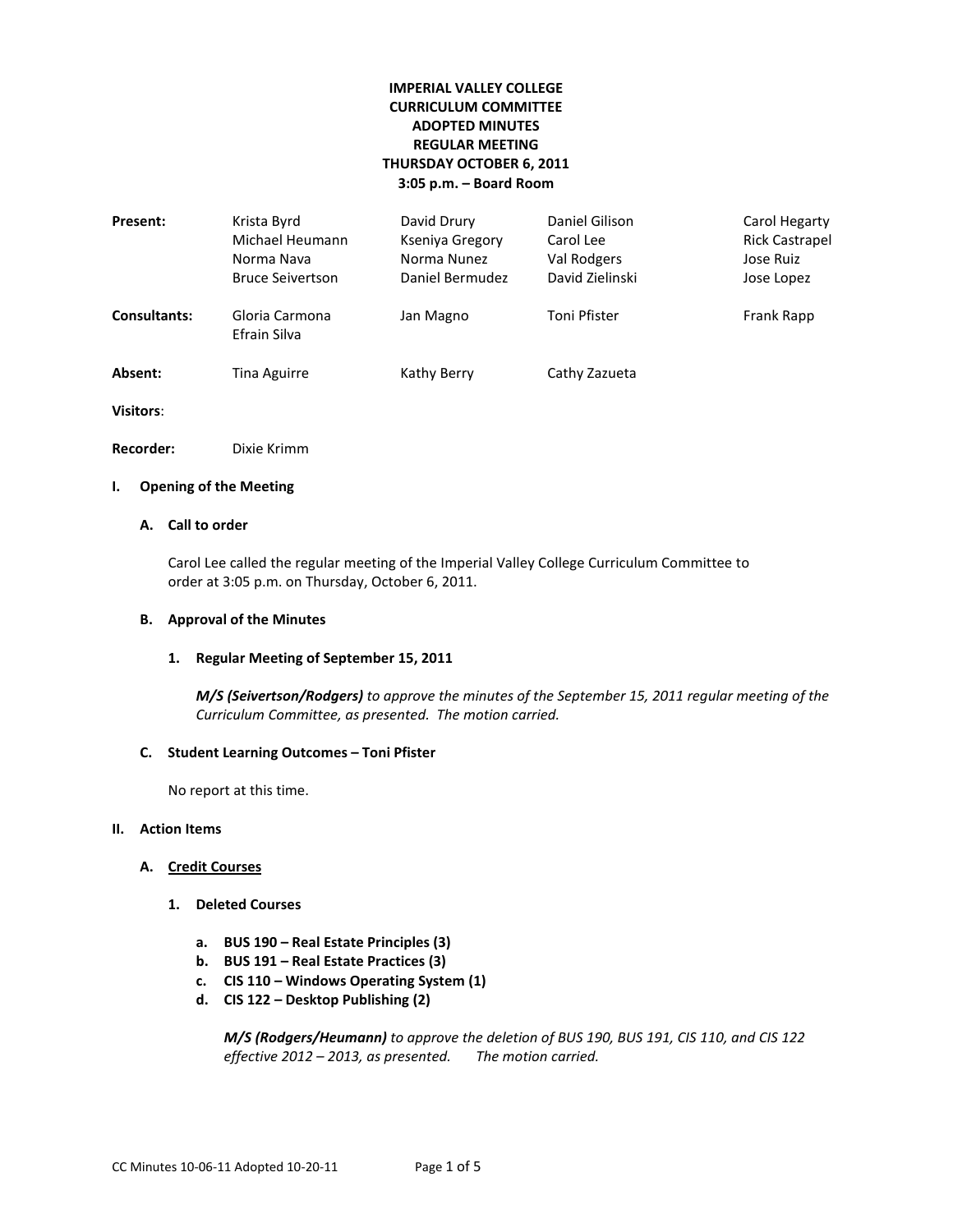- **2. Revised Courses**
	- **a. ACR 101 – Air Conditioning and Refrigeration Systems (3)**
	- **b. ACR 102 – Residential Air Conditioning Systems (3)**
	- **c. ACR 103 – Air Conditioning Electrical Circuits and Controls (3)**
	- **d. ART 100 – History & Appreciation of Art I (3)**
	- **e. ART 102 – History & Appreciation of Art II (3)**
	- **f. ART 104 – History & Appreciation of Modern Art (3)**
	- **g. ART 106 – Women Artists (3)**
	- **h. ART 110 – Design (3)**
	- **I. ART 112 – Design (3)**
	- **j. ART 130 – Life Drawing (3)**
	- **k. ART 140 – Ceramics (3)**
	- **l. ART 150 – Beginning Sculpture (3)**
	- **m. ART 160 – Graphic Design (3)**
	- **n. ART 170 – Photography – Beginning (3)**
	- **o. ART 228 – Exploration of Painting Techniques (2)**
	- **p. ART 240 – Ceramics (3)**
	- **q. ART 242 – Technical Ceramics (3)**
	- **r. ART 260 – Advertising/Graphic Design (3)**
	- **s. ART 262 – Gallery Display (3)**
	- **t. ART 270 – Intermediate Photography (3)**
	- **u. BUS 134 – Management Concepts of Supervision (3)**
	- **v. BUS 148 – Personal Finance (3)**
	- **w. BUS 152 – Basic Keyboarding (1)**
	- **x. CIS 100 – Computer Literacy (1)**
	- **y. CIS 120 – Microsoft Word I (1)**
	- **z. CIS 121 – Microsoft Word II (1)**
	- **aa. CIS 128 – ACCESS (1)**
	- **bb. CIS 130 – Power Point I (1)**
	- **cc. CIS 131 – Power Point II (1)**
	- **dd. CIS 155 – Flash (3)**
	- **ee. EWIR 110 – Electrical Principles (4)**
	- **ff. HIST 120 – United States to 1877 (3)**
	- **gg. HIST 121 – United States from 1877 (3)**
	- **hh. HIST 222 – History of California (3)**
	- **ii. HIST 223 – History of American West (3)**
	- **jj. HUM 100 – Intro to the Humanities (3)**
	- **kk. JRN 100 – Introduction to Journalism (3)**
	- **ll. MUS 100 – Intro to Music Foundations (3)**
	- **mm. MUS 102 – Intro to Music Literature & Listening (3)**
	- **nn. MUS 110 – Beginning Musicianship I (2)**
	- **oo. MUS 112 – Beginning Musicianship II (2)**
	- **pp. MUS 140 – Beginning Group Piano I (1)**
	- **qq. MUS 142 – Beginning Group Piano II (1)**
	- **rr. MUS 150 – Beginning Voice I (1)**
	- **ss. MUS 152 – Beginning Voice II (1)**
	- **tt. MUS 160 – Beginning Guitar I (1)**
	- **uu. MUS 162 – Beginning Guitar II (1)**
	- **vv. MUS 172 – College-Community Band (1)**
	- **ww.MUS 175 – Instrumental Ensemble (1)**
	- **xx. MUS 177 – Stage Band (1)**
	- **yy. MUS 179 – Applied Music (1)**
	- **zz. MUS 182 – Introduction to Recording Techniques (2)**
	- **aaa. MUS 184 – Advanced Recording Techniques (2)**
	- **bbb. MUS 240 – Intermediate Group Piano I (1)**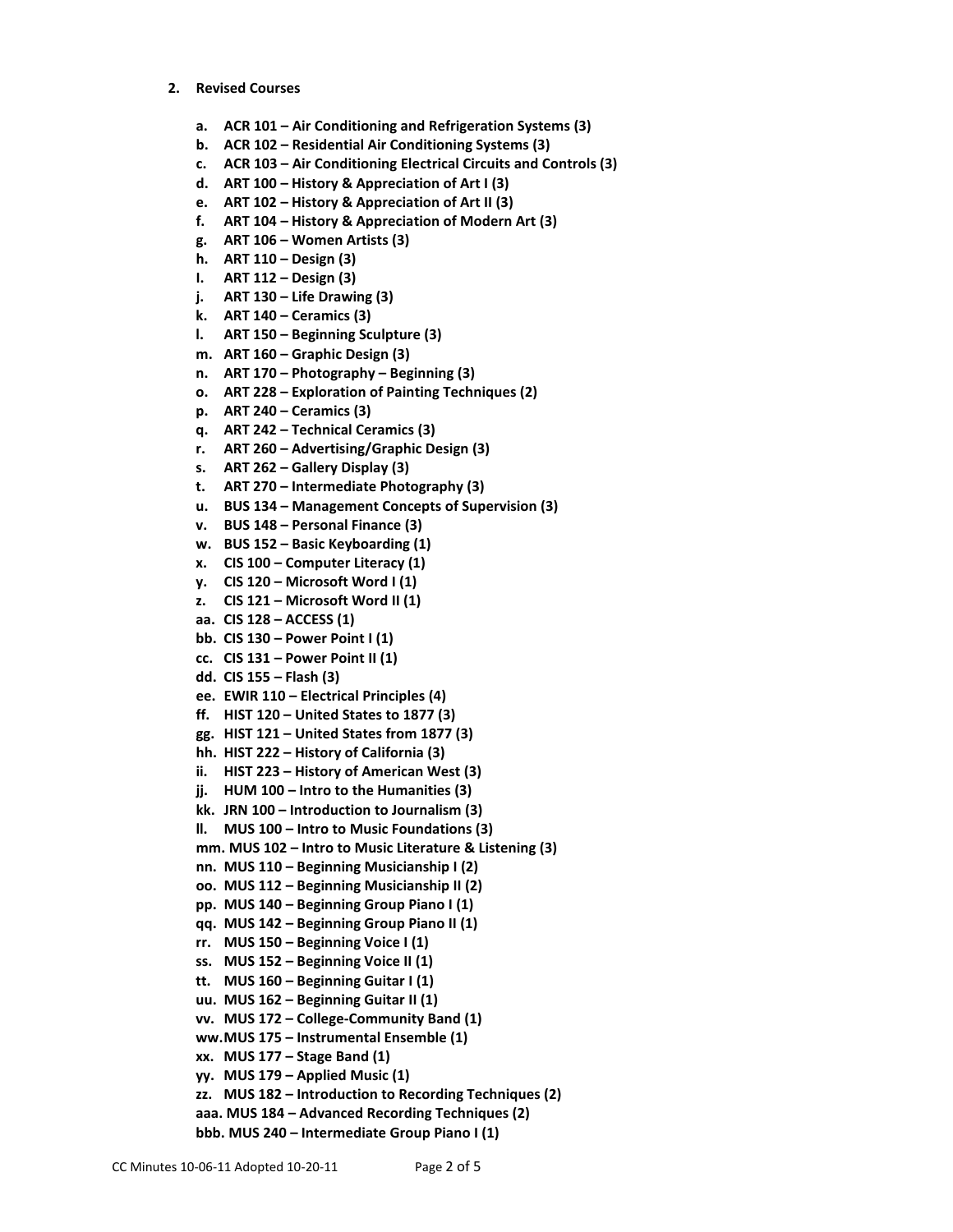**ccc. MUS 260 – Intermediate Guitar I (1) ddd. MUS 262 – Intermediate Guitar II (1) eee. SPAN 100 – Elementary Spanish I (5) fff. SPCH 100 – Oral Communication (3)**

> *M/S (Seivertson/Gilison) to approve the addition/revision of SLO's and/or assignments and/or update to textbooks, for ACR 101, ACR 102, ACR 103, ART 100, ART 102, ART 104, ART 106, ART 110, ART 112, ART 130, ART 140, ART 150, ART 160, ART 170, ART 228, ART 240, ART 242, ART 260, ART 262, ART 270, BUS 134, BUS 148, BUS 152, CIS 100, CIS 120, CIS 121, CIS 128, CIS 130, CIS 131, CIS 155, EWIR 110,, HIST 120, HIST 121, HIST 222, HIST 223, HUM 100, JRN 100, MUS 100, MUS 102, MUS 110, MUS 112, MUS 140, MUS 142, MUS 150, MUS 152, MUS 160, MUS 162, MUS 172, MUS 175, MUS 177, MUS 179, MUS 182, MUS 184, MUS 240, MUS 260, MUS 262, SPAN 100, and SPCH 100, effective 2011 - 2012, as presented. The motion carried.*

## **ggg.ARAB 100 – Elementary Arabic (5)**

*M/S (Rodgers/Castrapel) to approve the addition of SLO's and assignments, update of course objective, core content, instructional methodology and textbooks, for ARAB 100, effective 2012 – 2013, as presented. The motion carried.*

Carol commented that is would be a good time to look at prerequisites for the foreign language courses. Norma Nunez commented that there needs to be some time of placement test to allow students who may be able to take higher level language classes to be able to do so.

## **hhh. ART 128 – Watercolor Painting (3)**

*M/S (Hegarty/Heumann) to approve the addition of SLO's and assignments, update of course content and removal of prerequisite, for ART 128, effective 2012 – 2013, as presented. The motion carried.*

**iii. AU T 125 – Automotive Brakes (4) jjj. AU T 155 – Suspension & Wheel Alignment (4) kkk AU T 180 – Manual Transmissions and Power Trains (4) lll. AU T 210 – Automotive Air Conditioning (3)**

*M/S (Seivertson/Heumann) to approve the revision of the SAM code (from D to C), addition of SLO's and assignments, and update of textbooks for AU T 125, 155, 180, and 210, effective 2012 - 2013, as presented. The motion carried.*

### **B. Distance Education Courses**

- **a. AG/ENVS 110 – Environmental Science (3)**
- **b. AMSL 100 – American Sign Language I (4)**
- **c. BUS 126 – Business and the Legal Environment (3)**
- **d. CIS 137 – Web Development Tools (3)**
- **e. CIS 149 – Photoshop (3)**
- **f. CIS 155 – Flash (3)**
- **g. FREN 110 – Elementary French II (5)**
- **h. MATH 112 – Geometry in Elementary Mathematics (3)**

*M/S (Zielinski/Seivertson) to approve the removal of the distance education option for AG/ENVS 110, AMSL 100, BUS 126, CIS 137, CIS 149, CIS 155, FREN 110, and MATH 112, effective 2011- 2012, as presented. The motion carried.*

Discussion regarding rationale for removal of DE option: It was explained that all DE courses were looked at for the recent 50% rule and these had either not been offered as DE or would no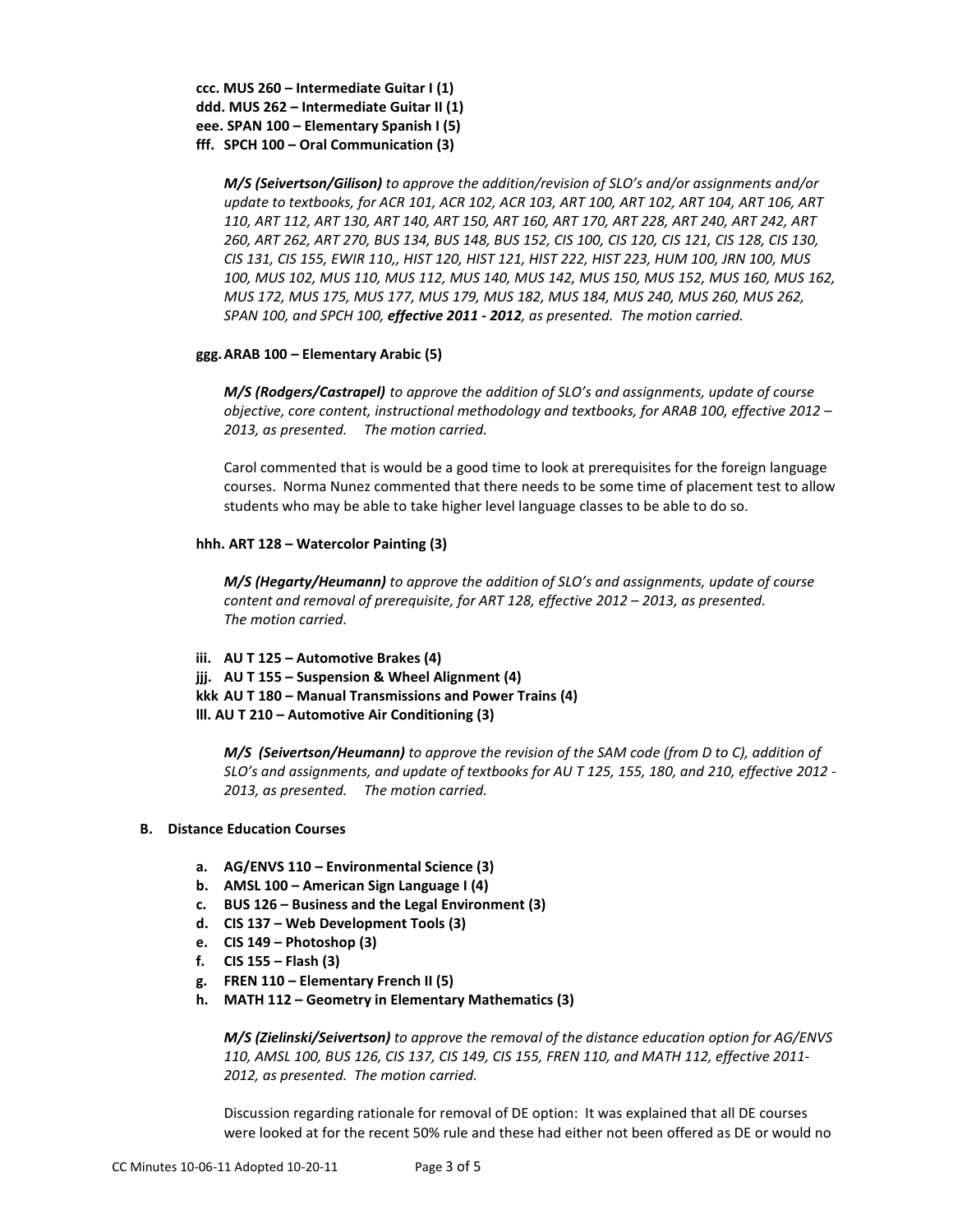longer be offered as DE, therefore the option was removed. If the department determined that it was necessary to offer them as DE in the future, they would be able to resubmit for approval.

### **III. Discussion Items**

#### **1. Curriculum Regional Meeting (09/23/11) – Course Repeat and Repeatability (Drury, Hegarty, and Lee)**

Carol Lee provided an update on the Curriculum Regional Meeting and presents a power point regarding repeatability issues. It has been determined that repeatability is limited to 3 attempts at a class and includes withdraws. Jan Magno mentioned that it would be implemented Summer 2012. Information will be going out to students soon. Committee members discussed various options for providing the information to students. Jan Magno stated that there would be a marketing outreach regarding dropping for fees and that the repeatability issue could be provided during that outreach as well.

Committee members agreed that courses that were developed to provide certain services should be looked at for revision. Norma Nava mentioned that she would be looking at DSPS repeatability.

Carol Lee – (from slide presentation) the reality is that to a large degree, if not completely, repeatability is going to go away. We need to identify other options that will help us continue to serve students.

### **2. STAR (SB1440) Degrees (Lee)**

There are currently 16 approved TMC templates. We have submitted 2, Sociology and Early Childhood Education. We are looking at developing additional TMC's, possibly Geology, Physics, Math, and English. Carol Lee is working on determining who will recognize these degrees.

### **3. Non Credit**

Efrain Silva explained that there was a time when noncredit was growing and providing FTES. As we have cut back on credit course offerings we have cut back on the noncredit offerings. We currently only offer Basic ESL, Music, one DSPS noncredit course, and citizenship.

Carol Lee mentioned that this was just being brought to the committee's attention since course revisions were going to need to be done on noncredit courses. Toni Pfister stated that only 1 SLO would be required on the noncredit courses.

#### **4. CTA Contract 2011-2012 Section 15.17 – Large Quota Classes**

Committee discussed the issue – according to the CTA contract the appropriateness of large quota enrollment will be indicated on the official course outline of record and that the approval of the change to the official course outline of record would go through the Curriculum Committee.

Daniel Gilison mentioned that section 15.18 could be used, multiple sections of the same course may be assigned for lecture purposes in the large lecture halls, to get around this rule.

Upon committee recommendation this issue would be taken by Carol Lee as a recommendation to CTA for revision to the section language.

### **IV. Information Items**

#### **V. Other Items**

Bruce Seivertson – commented that some disciplines are behind in getting their course revisions started; appealed to committee for suggestions on how to encourage faculty involvement in the revision process.